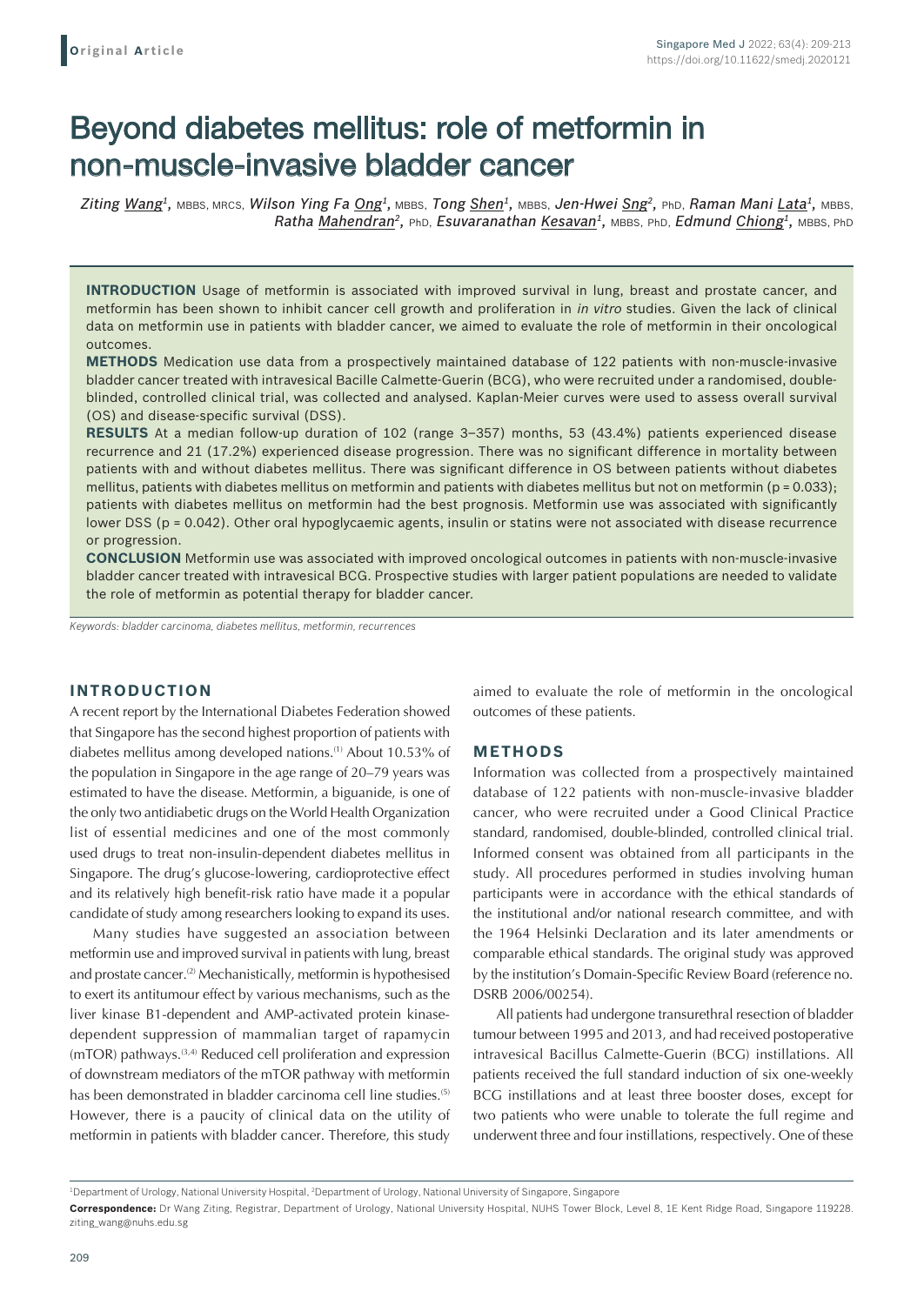two patients had diabetes mellitus and was on metformin, while the other did not have diabetes mellitus.

The inclusion criteria were patients with completely resected, histologically proven intermediate or high-risk non-muscle-invasive urothelial carcinoma of the urinary bladder and Karnofsky score > 50. The exclusion criteria were immunodeficiency, transitional cell carcinoma of stage T2 or higher, transitional cell carcinoma of the upper urinary tract or active tuberculosis.

All patients were generally followed up in accordance with the European Association of Urology guidelines for non-muscleinvasive bladder cancer. Follow-up comprised history-taking, physical examination, urinary cytology and cystoscopies.

Metformin use, clinical data and survival data were collected from the hospital's computerised health records system. The primary exposure definition was use of metformin, defined as receiving at least one prescription between cohort entry and the last date of follow-up. For the purposes of secondary analysis, we also collected the duration and doses of metformin use.

Characteristics of patients with and without diabetes mellitus were compared using chi-square test for categorical variables and <sup>t</sup>-test for continuous variables. Current knowledge from literature reviews and causal diagrams were used to further analyse for potential confounders, such as cardiovascular risk factors, other oral hypoglycaemic agents and statins. Kaplan-Meier survival curves were employed to compare disease-specific survival (DSS) and overall survival (OS) for patients with and without diabetes mellitus. Data collected was analysed using PASW Statistics version 18.0 (SPSS Inc, Chicago, IL, USA).

### **RESULTS**

The study population comprised 122 patients with non-muscleinvasive bladder cancer. The mean age of the patients was 64.7  $\pm$  11.1 years and the majority (82.8%) were men. The percentage of Chinese (81.1%) patients with bladder cancer was proportionately higher, similar to the ethnic composition of the Singapore population, while Malay (9.8%) and Indian (7.4%) patients accounted for a minority. 22 (18.0%) patients had diabetes mellitus, nine of whom were on metformin. The demographics of our study population are shown in Table I.

There was no significant difference between the three groups of patients in terms of demographics, smoking status, and pathological grading and staging of disease. A higher proportion of patients with diabetes mellitus (59.1%) had hypertension when compared to those without diabetes mellitus (33.0%). This was likely attributable to the association of diabetes mellitus with a patient's cardiovascular health status. Similarly, patients with diabetes mellitus (68.2%) were significantly more likely than patients without diabetes mellitus (27.0%) to have a history of hyperlipidaemia ( $p = 0.001$ ). There was no significant difference between the three groups in terms of mean Karnofsky score or other comorbidities.

Patient outcomes included OS, DSS, recurrence-free survival and progression survival (Table II). The mean follow-up period was 102 (range 3–357) months. During this period, 53 (43.4%) patients experienced recurrences. Among patients with disease



**Fig. 1** Kaplan-Meier curve shows overall survival (OS) of patients with nonmuscle-invasive bladder cancer with and without DM. DM: diabetes mellitus



**Fig. 2** Kaplan-Meier curve shows disease-specific survival (DSS) of patients with non-muscle-invasive bladder cancer with and without DM. DM: diabetes mellitus

recurrences and progression, the mean time to recurrence was 127 months and the mean progression time was 179 months. The 15-year OS was 66.4% in the overall patient population, 65.0% for patients without diabetes mellitus, 44.4% for patients with diabetes mellitus on metformin and 92.3% for patients with diabetes mellitus not on metformin. DSS was 85.2% in the overall patient population, 85.0% for patients without diabetes mellitus, 100.0% for patients with diabetes mellitus on metformin and 66.7% for patients with diabetes mellitus not on metformin.

Figs. 1 and 2 present the findings of survival analyses. There was no significant difference in OS or DSS between patients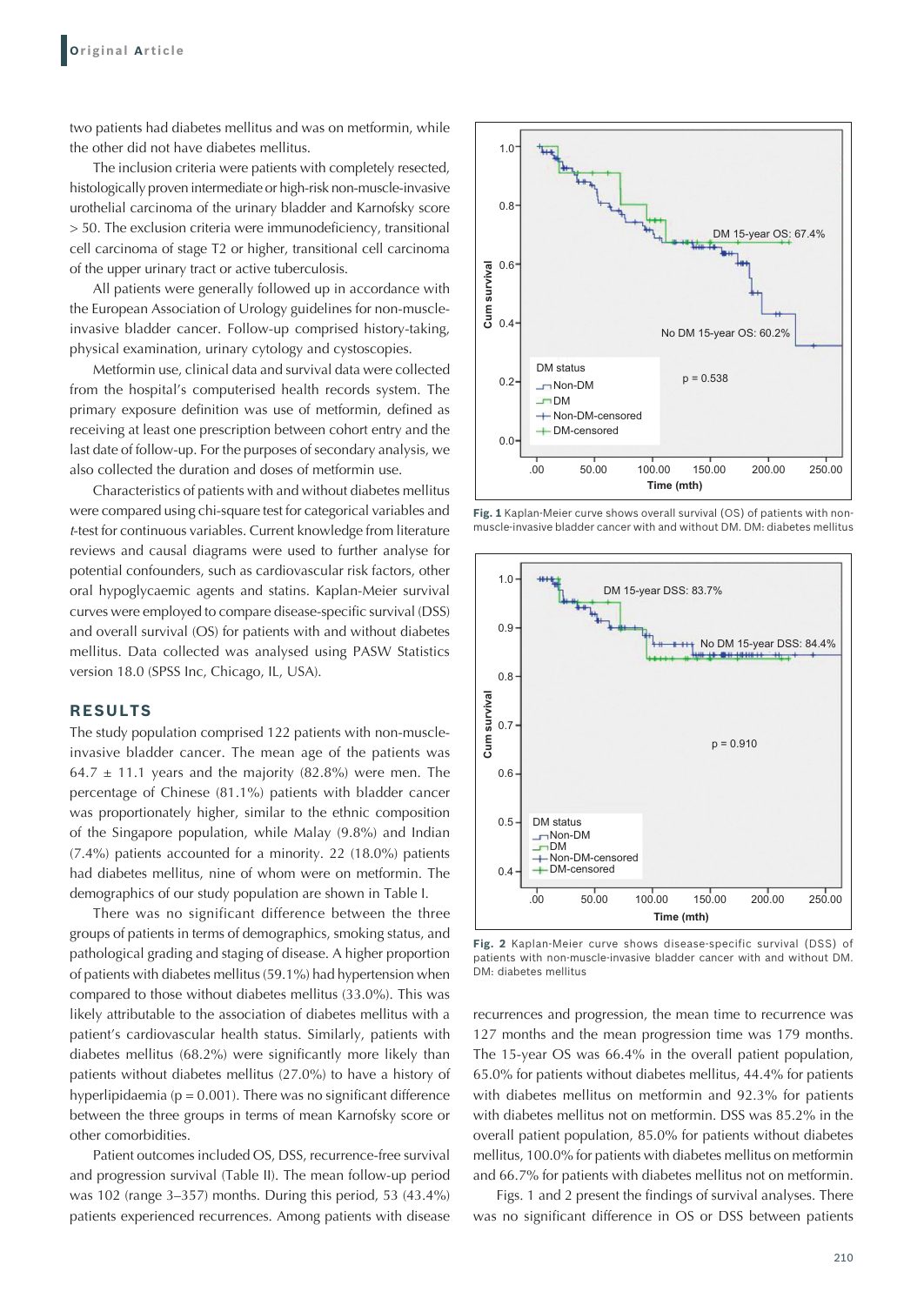#### **Table I. Characteristics of patients with non‑muscle‑invasive bladder cancer.**

| <b>Variable</b>               | No. (%)             |                                           |                         |                  | p-value  |
|-------------------------------|---------------------|-------------------------------------------|-------------------------|------------------|----------|
|                               | Total ( $n = 122$ ) | <b>Patients without</b><br>$DM (n = 100)$ | <b>Patients with DM</b> |                  |          |
|                               |                     |                                           | On metformin            | Not on metformin |          |
|                               |                     |                                           | $(n = 9)$               | $(n = 13)$       |          |
| <b>Proportion of patients</b> | 122 (100.0)         | 100 (82.0)                                | 9(7.4)                  | 13 (10.7)        |          |
| Gender                        |                     |                                           |                         |                  | 0.345    |
| Male                          | 101 (82.8)          | 81 (81.0)                                 | 9(100.0)                | 11(84.6)         |          |
| Female                        | 21(17.2)            | 19 (19.0)                                 | 0(0)                    | 2(15.4)          |          |
| Age <sup>†</sup> (yr)         | $64.7 \pm 11.1$     | $64.7 \pm 11.4$                           | $67.3 \pm 8.4$          | $62.8 \pm 11.4$  | 0.654    |
| Median (IQR)                  | 65.0 (58.8-74.0)    | 65.0 (58.3 - 74.0)                        | 70.0 (60.5-74.5)        | 63.0 (56.0-73.0) |          |
| <b>Ethnicity</b>              |                     |                                           |                         |                  | 0.237    |
| Chinese                       | 99 (81.1)           | 82 (82.0)                                 | 9(100.0)                | 8(61.5)          |          |
| Malay                         | 12(9.8)             | 10(10.0)                                  | 0(0)                    | 2(15.4)          |          |
| Indian                        | 9(7.4)              | 6(6.0)                                    | 0(0)                    | 3(23.1)          |          |
| Other                         | 2(1.6)              | 2(2.0)                                    | 0(0)                    | 0(0)             |          |
| <b>Pathological staging</b>   |                     |                                           |                         |                  | 0.817    |
| pTa                           | 38 (31.1)           | 32 (32.0)                                 | 2(22.2)                 | 4(30.8)          |          |
| pTis                          | 18 (14.8)           | 13 (13.0)                                 | 1(11.1)                 | 4(30.8)          |          |
| pT1                           | 66 (54.1)           | 55 (55.0)                                 | 6(66.7)                 | 5(38.5)          |          |
| Concomitant carcinoma in situ |                     |                                           |                         |                  | 0.307    |
| <b>No</b>                     | 105 (86.1)          | 88 (88.0)                                 | 6(66.7)                 | 11(84.6)         |          |
| Yes                           | 17(13.9)            | 12 (12.0)                                 | 3(33.3)                 | 2(15.4)          |          |
| <b>Pathological grading</b>   |                     |                                           |                         |                  | 0.952    |
| G1                            | 16(13.1)            | 14(14.0)                                  | 1(11.1)                 | 1(7.7)           |          |
| G <sub>2</sub>                | 35 (28.7)           | 29 (29.0)                                 | 2(22.2)                 | 4(30.8)          |          |
| G <sub>3</sub>                | 71 (58.2)           | 57 (57.0)                                 | 6(66.7)                 | 8(61.5)          |          |
| <b>Smoking status</b>         |                     |                                           |                         |                  | 0.190    |
| <b>No</b>                     | 55 (45.1)           | 45 (45.0)                                 | 2(22.2)                 | 8(61.5)          |          |
| Yes                           | 67 (54.9)           | 55 (55.0)                                 | 7(77.8)                 | 5(38.5)          |          |
| <b>Comorbidity</b>            |                     |                                           |                         |                  |          |
| Hypertension                  | 46                  | 33                                        | 5                       | 8                | 0.070    |
| Hyperlipidaemia               | 42                  | 27                                        | 6                       | 9                | $0.001*$ |
| Ischaemic heart disease       | 17                  | 12                                        | $\overline{2}$          | 3                | 0.420    |
| Cerebrovascular disease       | $\overline{2}$      | $\overline{2}$                            | $\Omega$                | $\mathbf 0$      | 0.800    |
| <b>Karnofsky score</b>        | $90.1 \pm 9.2$      | $90.0 \pm 9.3$                            | $87.7 \pm 10.9$         | $92.7 \pm 6.5$   | 0.477    |

\*Data presented as mean ± standard deviation. †p < 0.05 was statistically significant. DM: diabetes mellitus; IQR: interquartile range

with diabetes mellitus and patients without diabetes mellitus at 15 years. Although one would normally expect patients with diabetes mellitus to have poorer cardiovascular health when compared to patients without diabetes mellitus, it is possible that the close monitoring of our patients with diabetes mellitus and bladder carcinoma as well as the concurrent treatment of their co-existing diseases at a tertiary centre had prolonged their life expectancy, such that there was no difference in survival between the various patient groups at the 15-year follow-up. The use of metformin was not associated with a reduced rate of bladder cancer ( $p = 0.45$ ).

A secondary analysis, performed to explore the effects of duration of exposure, found significant differences in DSS after exposure to metformin for 15 years. There was significant difference in DSS ( $p = 0.042$ ) between patients without diabetes mellitus,

patients with diabetes mellitus on metformin and patients with diabetes mellitus not on metformin; patients with diabetes mellitus treated with metformin had the best prognosis (DSS 100.0% at 15 years; Fig. 3). Meanwhile, patients without diabetes mellitus had a DSS of 84.4% and patients with diabetes mellitus not on metformin had a DSS of 54.7%. There was also a significant difference in the OS of all three patient groups ( $p = 0.033$ ); patients with diabetes mellitus on metformin had the best prognosis. The doses of metformin ranged from 250 mg twice daily to 850 mg thrice daily. There were no significant changes after adjusting for potential confounders, such as metformin dose, age, and pathological grading and staging of disease. The effects of hypertension, hyperlipidaemia and statins on recurrence and progression were also evaluated. There was no significant difference in the DSS and OS of patients with and without the potential confounders.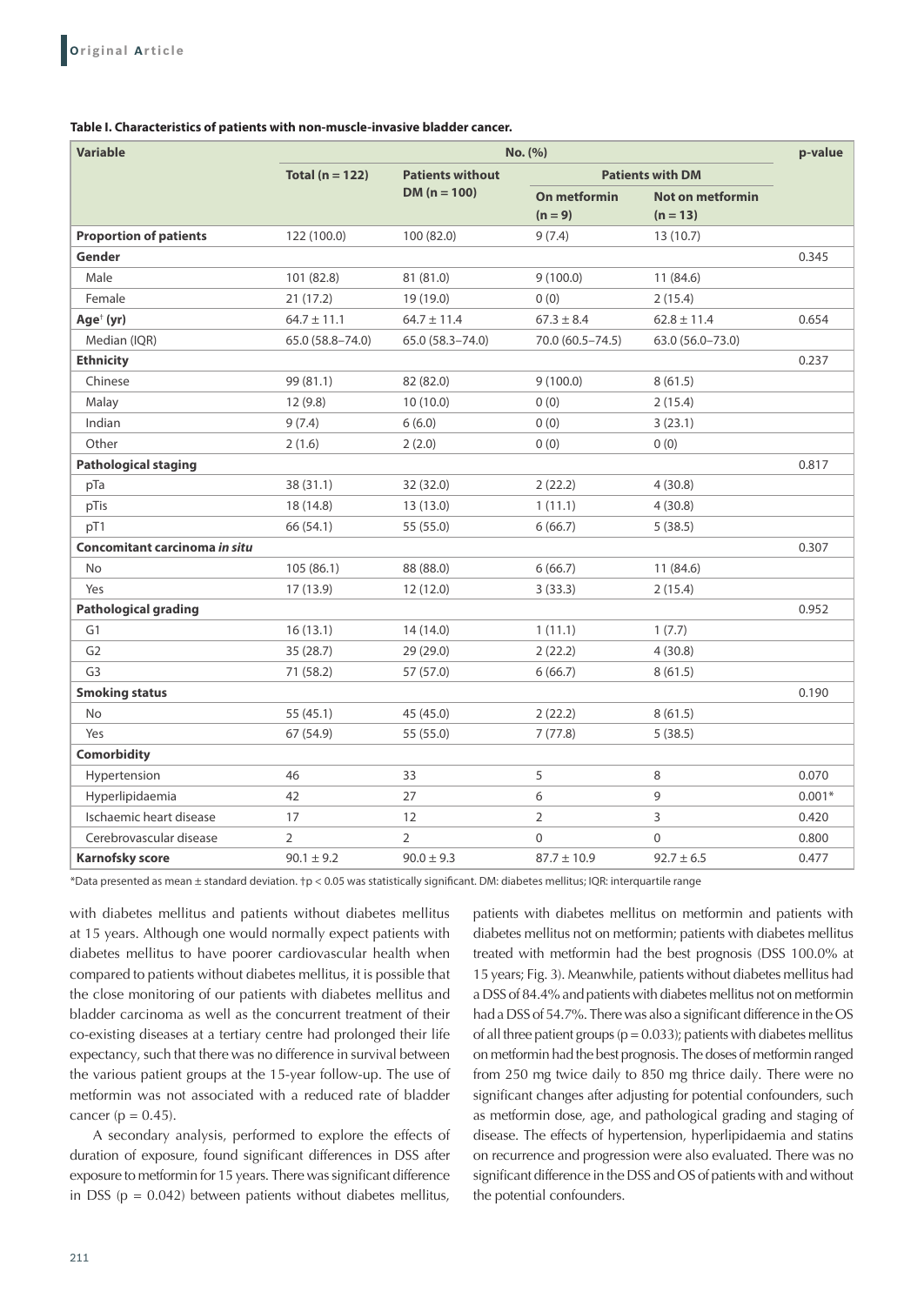| <b>Variable</b>              | No. (%)             |                                   |                         |                             |  |  |
|------------------------------|---------------------|-----------------------------------|-------------------------|-----------------------------|--|--|
|                              | Total ( $n = 122$ ) | Patients without DM ( $n = 100$ ) | <b>Patients with DM</b> |                             |  |  |
|                              |                     |                                   | On metformin $(n = 9)$  | Not on metformin $(n = 13)$ |  |  |
| <b>Disease recurrence</b>    |                     |                                   |                         |                             |  |  |
| No.                          | 69 (56.6)           | 56 (56.0)                         | 5(55.6)                 | 8(61.5)                     |  |  |
| Yes                          | 53 (43.4)           | 44 (44.0)                         | 4(44.4)                 | 5(38.5)                     |  |  |
| <b>Disease progression</b>   |                     |                                   |                         |                             |  |  |
| <b>No</b>                    | 101 (82.8)          | 81 (81.0)                         | 8(88.9)                 | 12(92.3)                    |  |  |
| Yes                          | 21(17.2)            | 19 (19.0)                         | 1(11.1)                 | 1(7.7)                      |  |  |
| <b>Cancer-specific death</b> |                     |                                   |                         |                             |  |  |
| <b>No</b>                    | 104 (85.2)          | 85 (85.0)                         | 6(66.7)                 | 13 (100.0)                  |  |  |
| Yes                          | 18 (14.8)           | 15(15.0)                          | 3(33.3)                 | 0(0)                        |  |  |
| All-cause death              |                     |                                   |                         |                             |  |  |
| No                           | 81 (66.4)           | 65(65.0)                          | 4(44.4)                 | 12(92.3)                    |  |  |
| Yes                          | 41 (33.6)           | 35 (35.0)                         | 5(55.6)                 | 1(7.7)                      |  |  |

#### **Table II. Outcomes of patients with non‑muscle‑invasive bladder cancer.**

DM: diabetes mellitus



**Fig. 3** Kaplan-Meier curve shows disease-specific survival (DSS) of patients with non-muscle-invasive bladder cancer without DM, with DM on metformin, and with DM but not on metformin. DM: diabetes mellitus

## **DISCUSSION**

One of the proposed mechanisms for the antitumour properties of metformin involves the inhibition of the phosphatidylinositol 3-kinase (PI3k)/protein kinase B (Akt)-mTOR pathway. Recent data suggested that the PI3k-Akt-mTOR signalling pathway plays a central role in controlling bladder cancer cell growth.<sup>(6)</sup> This is further corroborated by studies showing that 55% of human bladder tumours had increased expression of phosphorylated AKT. $(7)$  In vitro, mTOR inhibition has been shown to inhibit the growth of bladder cancer cells in a dose-dependent manner.<sup>(8)</sup> In addition, the combination of metformin and other mTOR inhibitors have shown a synergistic effect on the inhibition of cell proliferation in other cell lines.<sup>(9,10)</sup>

The antiproliferative actions of metformin are hypothesised to manifest via the inhibition of the activation of AKT1, mTOR and insulin-like growth factor 1 receptor among other downstream signalling mediators. Further evidence for a potential role of metformin in the PI3k-Akt-mTOR pathway was also presented by Wang and Wu,<sup>(11)</sup> who found that treating bladder cancer cell lines T24 and BIU-87 with metformin or cisplatin resulted in reduced cell proliferation and downregulation of phosphorylated-mTOR on Western blot arrays. Zhang et al reported similar findings of inhibited proliferation and colony formation in cell lines 5637 and T24 with metformin, and demonstrated inhibition of tumour growth in a xenograft model with daily dosing of metformin.<sup>(5)</sup>

The results of our study are concordant with the in vitro and clinical data on the association between metformin use and bladder cancer recurrence risk. Multiple studies have shown that patients with diabetes mellitus who are not on metformin have an increased incidence of bladder cancer and, particularly, cancers with poorer oncological outcomes.<sup>(12,13)</sup> Our findings follow the general trend that has been demonstrated in these previous studies. Metformin is a cheap and popular drug commonly prescribed by Singapore physicians for patients with diabetes mellitus. Given the high prevalence of exposure, it was ideal to study the effect of metformin within our population. Additionally, we considered the effect of duration of exposure to metformin, which has not commonly been studied in previous studies.

However, our study was not without limitations. As it was a retrospective analysis of prospectively collected data, potential confounders such as smoking status and compliance to medication could not be recorded or analysed. However, we extensively evaluated the effects of potential confounders such as cardiovascular risk factors (e.g. hypertension and hyperlipidaemia) and the use of statins, which revealed no associations with the DSS and OS of our patient population. Selection bias was another inherent issue. Our patients with diabetes mellitus on metformin were restricted to those who received treatment at a tertiary cancer hospital, and may not have been reflective of